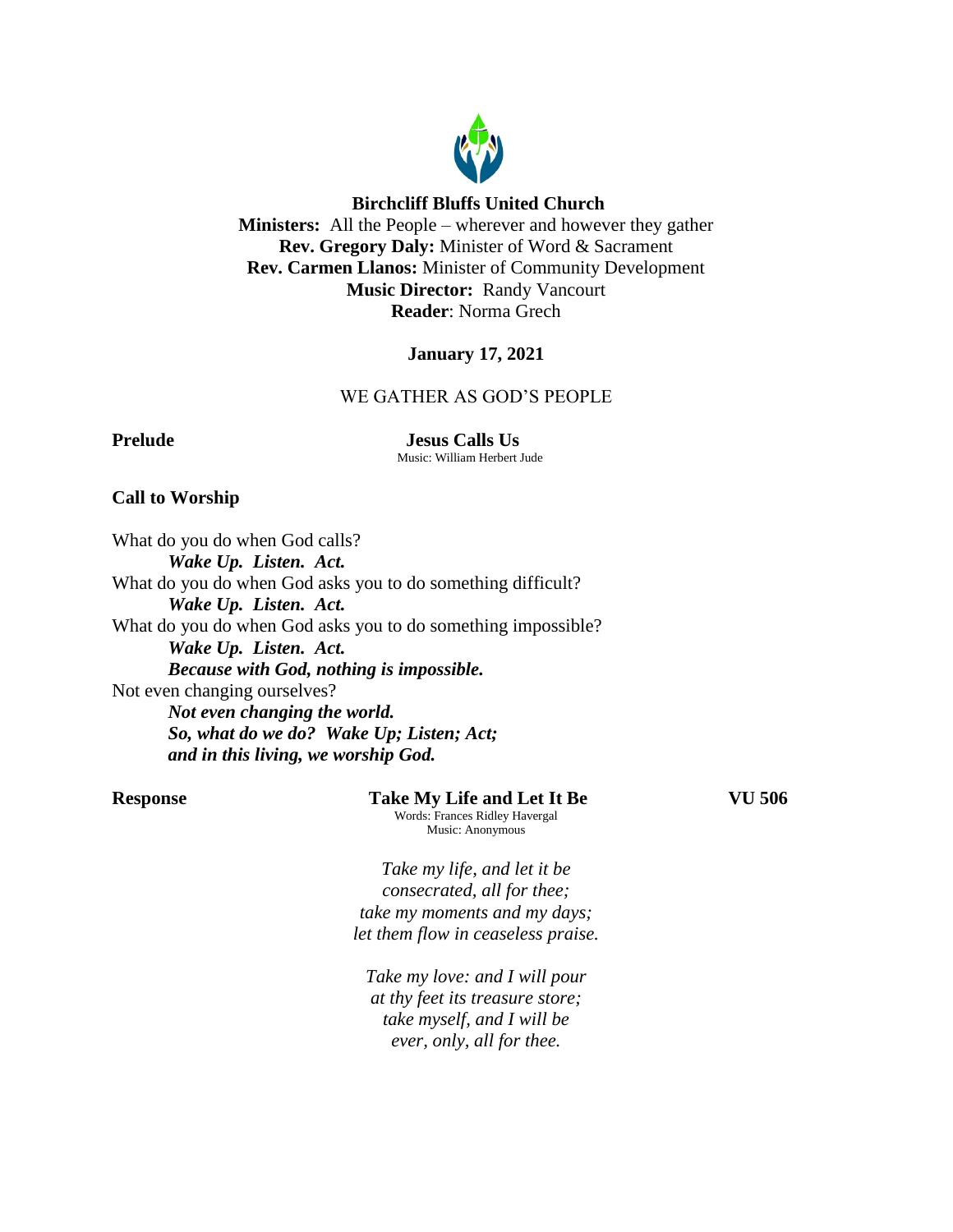# **Life & Work of the Church**

*Welcome to online worship*

## **Land Acknowledgement**

As we prepare for worship, we take a moment to acknowledge the sacred land beside the water on which Birchcliff Bluffs United Church stands. It has been a site of human activity for many thousands of years. This land is the territory of the Huron-Wendat and Petun First Nations, the Seneca, and most recently, the Mississauga's of the Credit and Scugog, part of the

Williams Treaty. Today, the meeting place around Toronto is still the home to many Indigenous people from across Turtle Island. We are grateful for the opportunity to live and work on this territory. We seek to be mindful of broken covenants and the need to strive to make right with all our relations.

# **Candle Lighting**

May the light of Christ shine in our world this day.



| <b>Opening Hymn</b> | <b>Come and Seek the Ways of Wisdom</b><br>Words: Ruth Duck, 1993   | <b>MV 10</b> |
|---------------------|---------------------------------------------------------------------|--------------|
|                     | Words copyright $\odot$ 1996 The Pilgrim Press. Used by permission. |              |
|                     | Come and seek the ways of Wisdom,                                   |              |
|                     | she who danced when earth was new.                                  |              |
|                     | Follow closely what she teaches,                                    |              |
|                     | for her words are right and true.                                   |              |

*Listen to the voice of Wisdom, crying in the marketplace. Hear the Word made flesh among us, full of glory, truth, and grace. When the word takes root and ripens, peace and righteousness embrace.*

*Wisdom clears the path to justice, Showing us what love must do.*

*Sister Wisdom, come, assist us; nurture all who seek rebirth. Spirit guide and close companion, bring to light our sacred worth. Free us to become your people, holy friends of God and earth.*

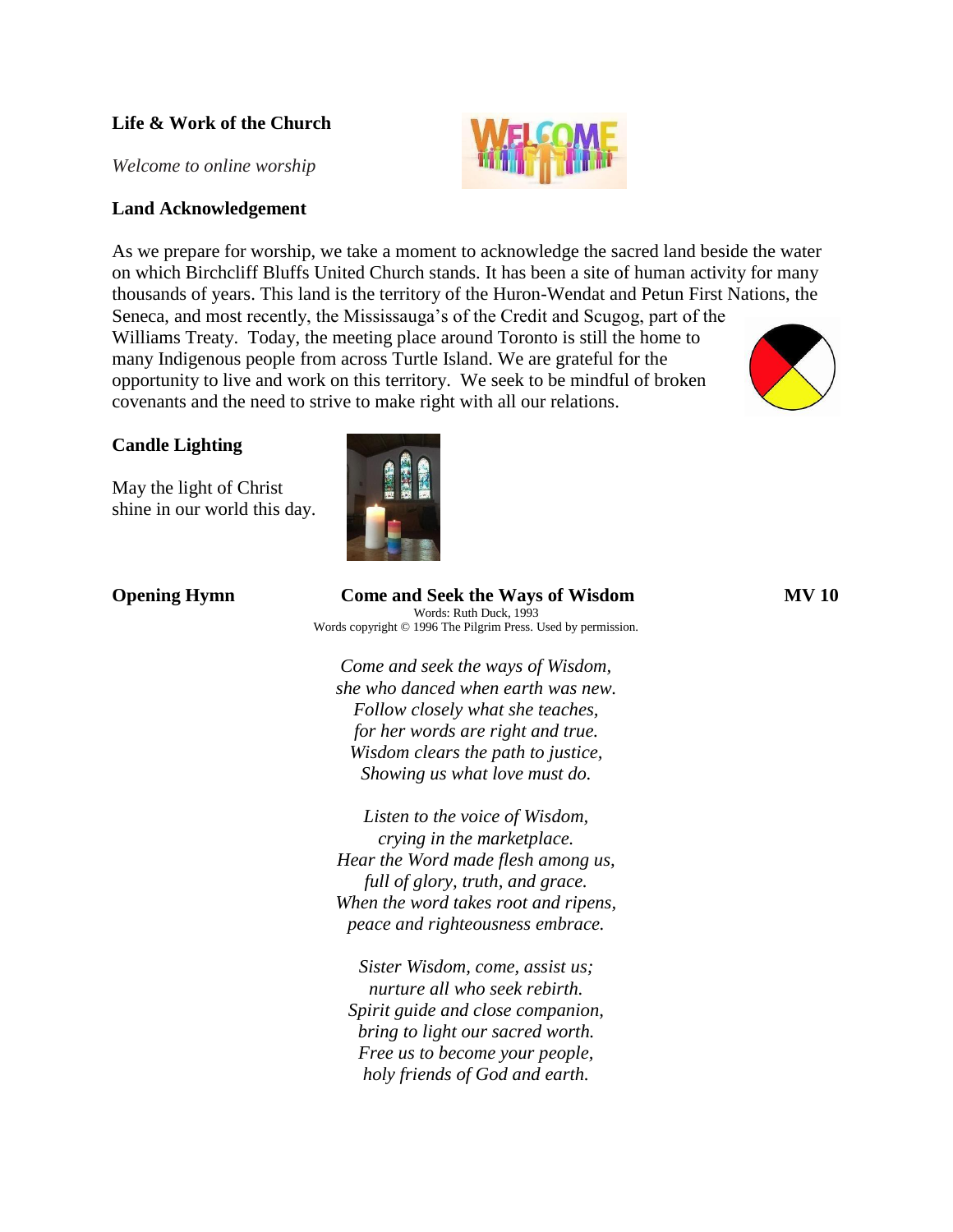# **Prayer for Grace**



*God of liberating justice, we have not always lived up to your call to defend the cause of those in poverty and uphold the children of those in need. We have not always judged people rightly, and sometimes we have been the oppressors of others.*

*We ask that your Spirit of justice and peace rule our hearts, as long as the sun endures and the moon shines, from age to age. Amen.*

# WE LISTEN FOR GOD'S WORD

## **And Now for Something Completely Different**



# **Prayer of Illumination**

*The scriptures proclaim to us the message of your light. Loving and ever-present God, shine your light on us so that we may discover and live a path that follows you. Amen*

# **1 Samuel 3: 1-20**

Now the boy Samuel was ministering to God under Eli. The word of God was rare in those days; visions were not widespread.

**<sup>2</sup>**At that time Eli, whose eyesight had begun to grow dim so that he could not see, was lying down in his room; <sup>3</sup> the lamp of God had not yet gone out, and Samuel was lying down in the temple, where the ark of God was. **4Then God called, "Samuel! Samuel!"** and he said, "Here I am!" **<sup>5</sup>** and ran to Eli, and said, "Here I am, for you called me." But he said, "I did not call; lie down again." So Samuel went and lay down. **<sup>6</sup>**God called again, "Samuel!" Samuel got up and went to Eli, and said, "Here I am, for you called me." But he said, "I did not call, my son; lie down again." **<sup>7</sup>**Now Samuel did not yet know God, and the word of God had not yet been revealed to him. **<sup>8</sup>**God called Samuel again, a third time. And he got up and went to Eli, and said, "Here I am, for you called me." Then Eli perceived that God was calling the boy. **<sup>9</sup>**Therefore Eli said to Samuel, "Go, lie down; and if someone calls you, you shall say, 'Speak, God, for your servant is listening.'" So Samuel went and lay down in his place.

**<sup>10</sup>**Now God came and stood there, calling as before, "Samuel! Samuel!" And Samuel said, "Speak, for your servant is listening." **<sup>11</sup>**Then God said to Samuel, "See, I am about to do something in Israel that will make both ears of anyone who hears of it tingle. **<sup>12</sup>**On that day I will fulfill against Eli all that I have spoken concerning his house, from beginning to end. **<sup>13</sup>**For I have told him that I am about to punish his house forever, for the iniquity that he knew, because his sons were blaspheming God and he did not restrain them. **<sup>14</sup>**Therefore I swear to the house of Eli that the iniquity of Eli's house shall not be expiated by sacrifice or offering forever." **<sup>15</sup>**Samuel lay there until morning; then he opened the doors of the temple. Samuel was afraid to tell the vision to Eli. <sup>16</sup>But Eli called Samuel and said, "Samuel, my son." He said, "Here I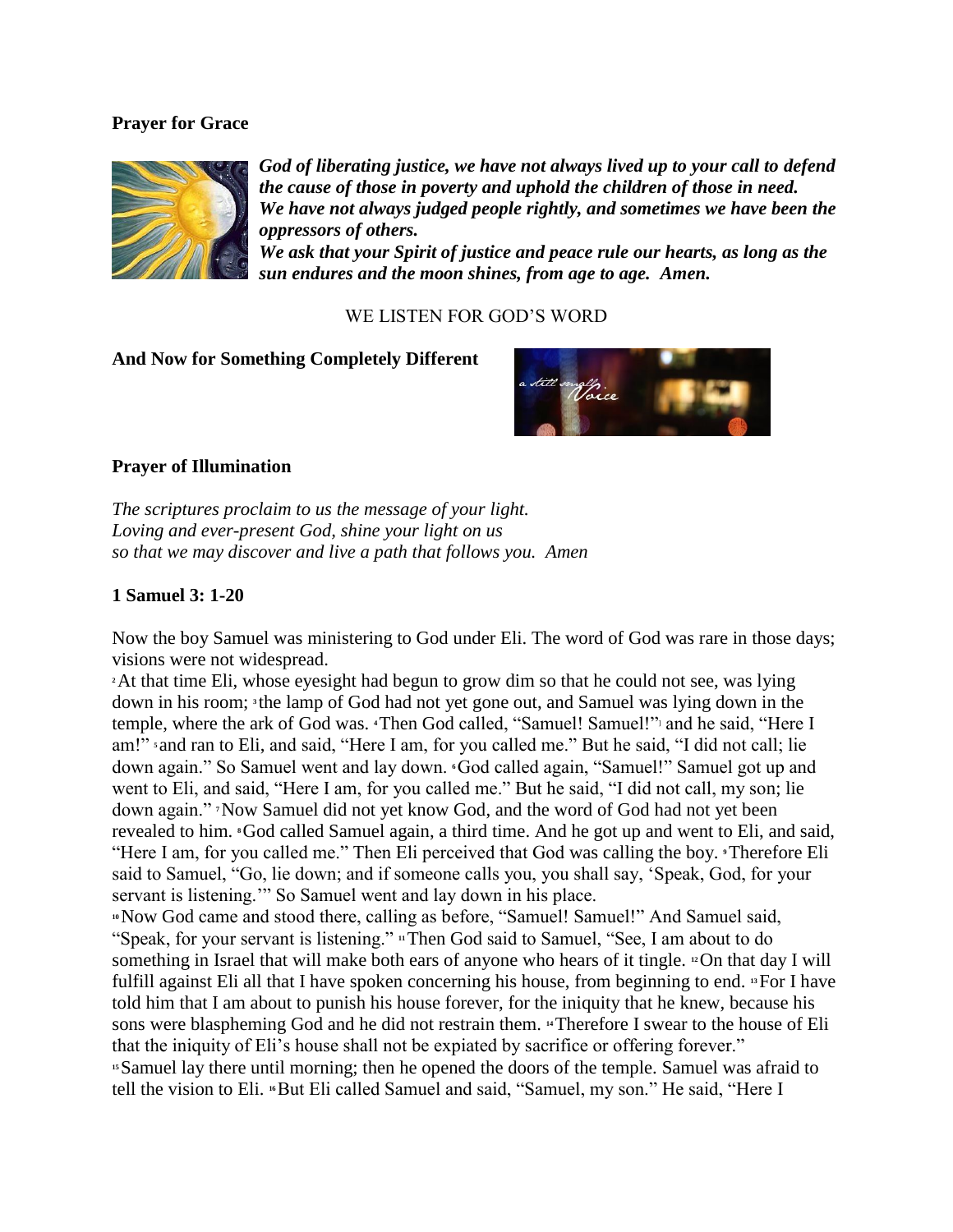am." **<sup>17</sup>**Eli said, "What was it that God told you? Do not hide it from me. God; let him do what seems good to him."

**<sup>19</sup>**As Samuel grew up, God was with him and let none of his words fall to the ground. **<sup>20</sup>**And all Israel from Dan to Beer-sheba knew that Samuel was a trustworthy prophet of God.

**Hymn Here I Am, Lord VU 509** Words and Music: © 1981 Daniel L. Schutte

*I, the Lord of sea and sky, I have heard my people cry. All who dwell in deepest sin my hand will save. I who made the stars of night, I will make their darkness bright. Who will bear my light to them? Whom shall I send?*

> *Here I am, Lord. Is it I, Lord? I have heard you calling in the night. I will go, Lord, if you lead me. I will hold your people in my heart.*

*I, the Lord of snow and rain, I have borne my people's pain, I have wept for love of them; they turn away. I will break their hearts of stone, give them hearts for love alone. I will speak my word to them. Whom shall I send?*

*Here I am, Lord. Is it I, Lord? I have heard you calling in the night. I will go, Lord, if you lead me. I will hold your people in my heart.*

*I, the Lord of wind and flame, I will tend the poor and lame, I will set a feast for them; my hand will save. Finest bread I will provide till their hearts be satisfied. I will give my life to them. Whom shall I send?*

*Here I am, Lord. Is it I, Lord? I have heard you calling in the night. I will go, Lord, if you lead me. I will hold your people in my heart.*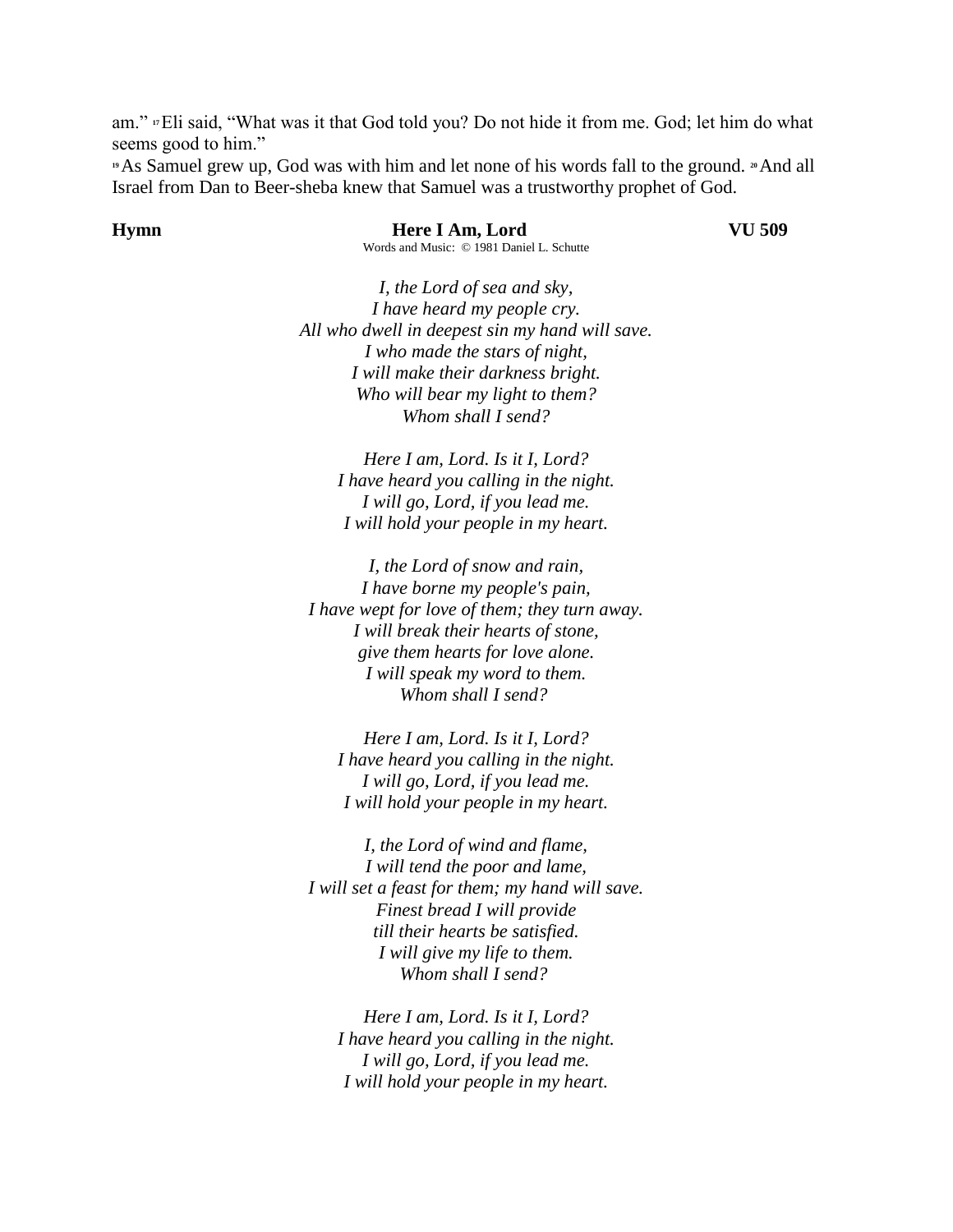### **John 1: 43-51**

**<sup>43</sup>**The next day Jesus decided to go to Galilee. He found Philip and said to him, "Follow me." **<sup>44</sup>**Now Philip was from Bethsaida, the city of Andrew and Peter. **<sup>45</sup>**Philip found Nathanael and said to him, "We have found him about whom Moses in the law and also the prophets wrote, Jesus son of Joseph from Nazareth." **4**Nathanael said to him, "Can anything good come out of Nazareth?" Philip said to him, "Come and see." *47When Jesus saw Nathanael coming toward him,* he said of him, "Here is truly an Israelite in whom there is no deceit!" \*Nathanael asked him, "Where did you get to know me?" Jesus answered, "I saw you under the fig tree before Philip called you." **<sup>49</sup>**Nathanael replied, "Rabbi, you are the Son of God! You are the King of Israel!" <sup>50</sup> Jesus answered, "Do you believe because I told you that I saw you under the fig tree? You will see greater things than these." <sup>51</sup>And Jesus said to him, "Very truly, I tell you, you will see heaven opened and the angels of God ascending and descending upon the chosen one."

These are Jesus words for us to consider in our lives today. *Thanks be to God*

## **Sermon Nazareth? – You have got to be kidding**



**Hymn O Christian, Love VU 594** Words: John Greenleaf Whittier Music: Alfred Scott-Gatty

> *O Christian, love your sister and your brother! Where pity dwells, the peace of God is there; to worship rightly is to love each other, each smile a hymn, each kindly deed a prayer.*

> *Follow with reverent steps the great example: Jesus whose holy work was doing good; so shall the wide earth seem a hallowed temple, each loving life a psalm of gratitude.*

*Then shall all shackles fall; the stormy clangour of wild war-music o'er the earth shall cease; love shall tread out the baleful fire of anger, and in its ashes plant the tree of peace.*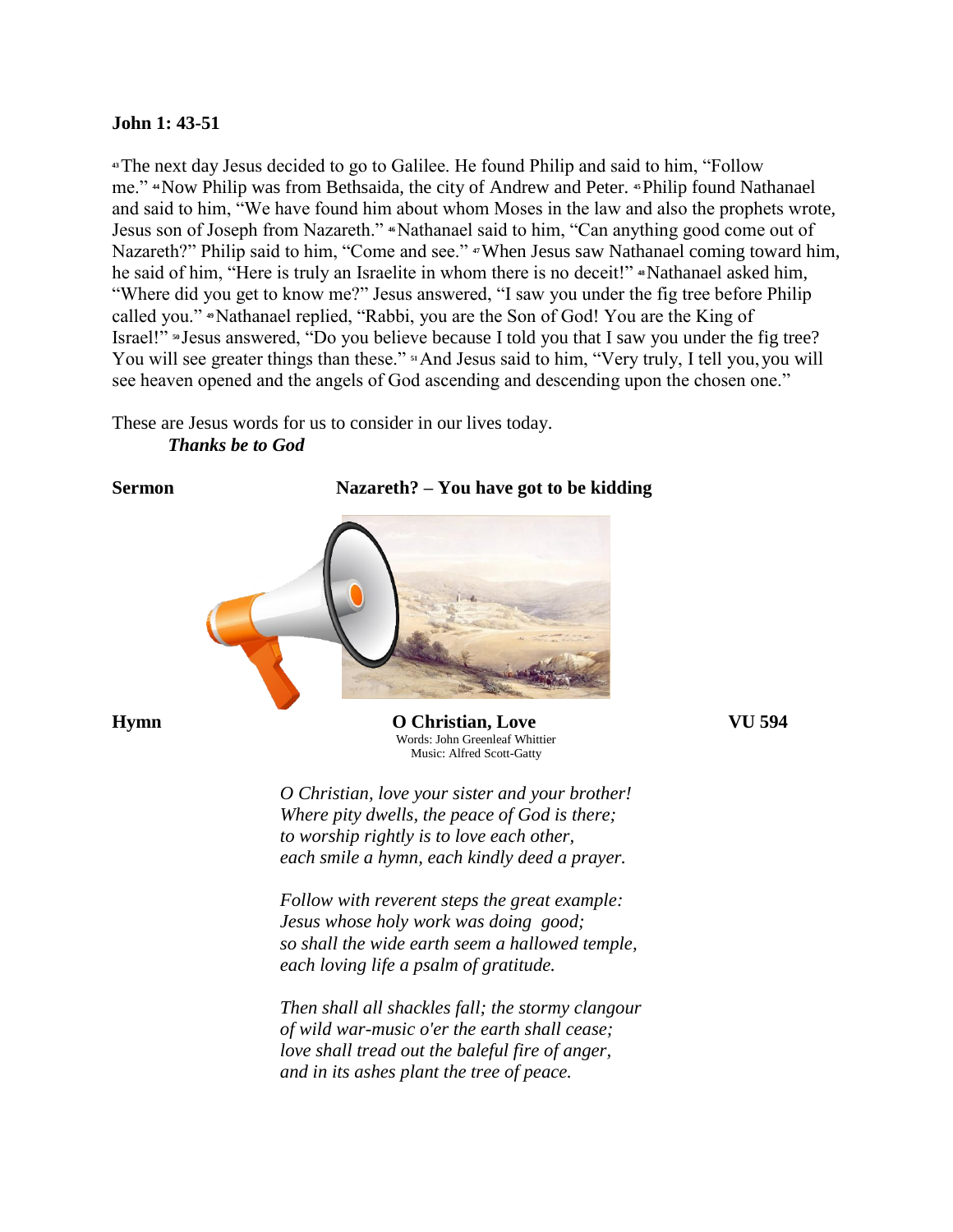## WE RESPOND TO GOD'S WORD

### **Offering**



We offer our gifts to you God. May these gifts be available to all. May you find ways for us to open ourselves to share with everyone, whoever they are, wherever they come from. Amen

## **Prayers of the People**



*Our Father, who art in heaven, hallowed be thy name; thy kingdom come; thy will be done; on earth as it is in heaven. Give us this day our daily bread. And forgive us our trespasses, as we forgive those who trespass against us. And lead us not into temptation; but deliver us from evil. For thine is the kingdom, the power, and the glory for ever and ever. Amen.*

### BLESSING AND SENDING FORTH

**Closing Hymn I Have Called You By Your Name MV 161** Words & Music: Daniel Charles Damon © 1995 Hope Publishing Company

*I have called you by your name, you are mine; I have gifted you and ask you now to shine. I will not abandon you; all my promises are true. You are gifted, called, and chosen; you are mine.*

*I will help you learn my name as you go; read it written in my people, help them grow. Pour the water in my name, speak the word your soul can claim, offer Jesus' body given long ago.*

*I know you will need my touch as you go; feel it pulsing in creation's ebb and flow. Like the woman reaching out, choosing faith in spite of doubt, hold the hem of Jesus' robe, then let it go.*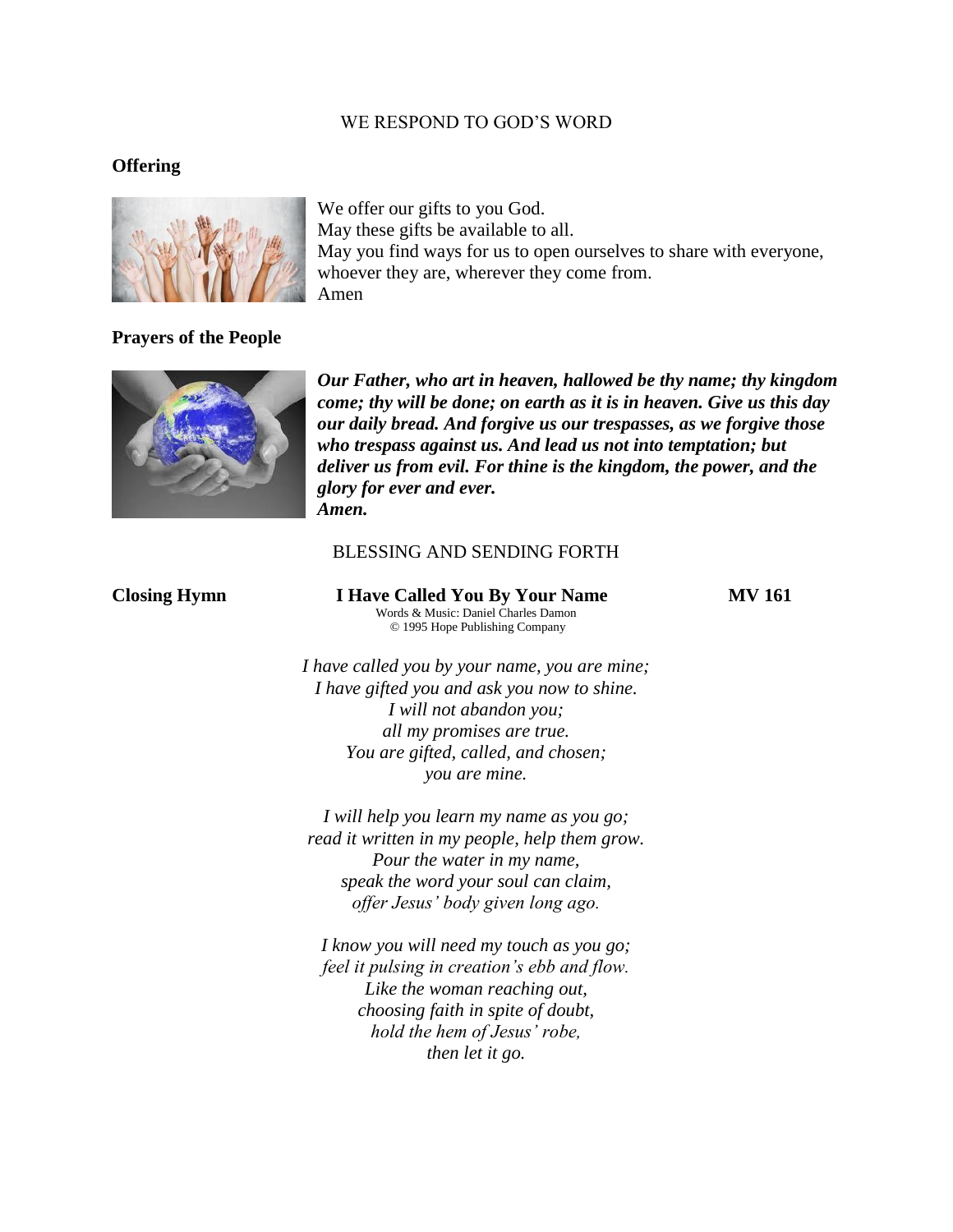*I have given you a name, it is mine; I have given you my Spirit as a sign. With my wonder in your soul, make my wounded children whole; go and tell my precious people they are mine.*

# **Benediction & Commissioning**



### **Postlude When All Your Mercies, O My God** Music: William Gardiner

\* Permission to podcast/stream and reproduce the music and lyrics obtained from ONE LICENSE with license A-737645. All rights reserved.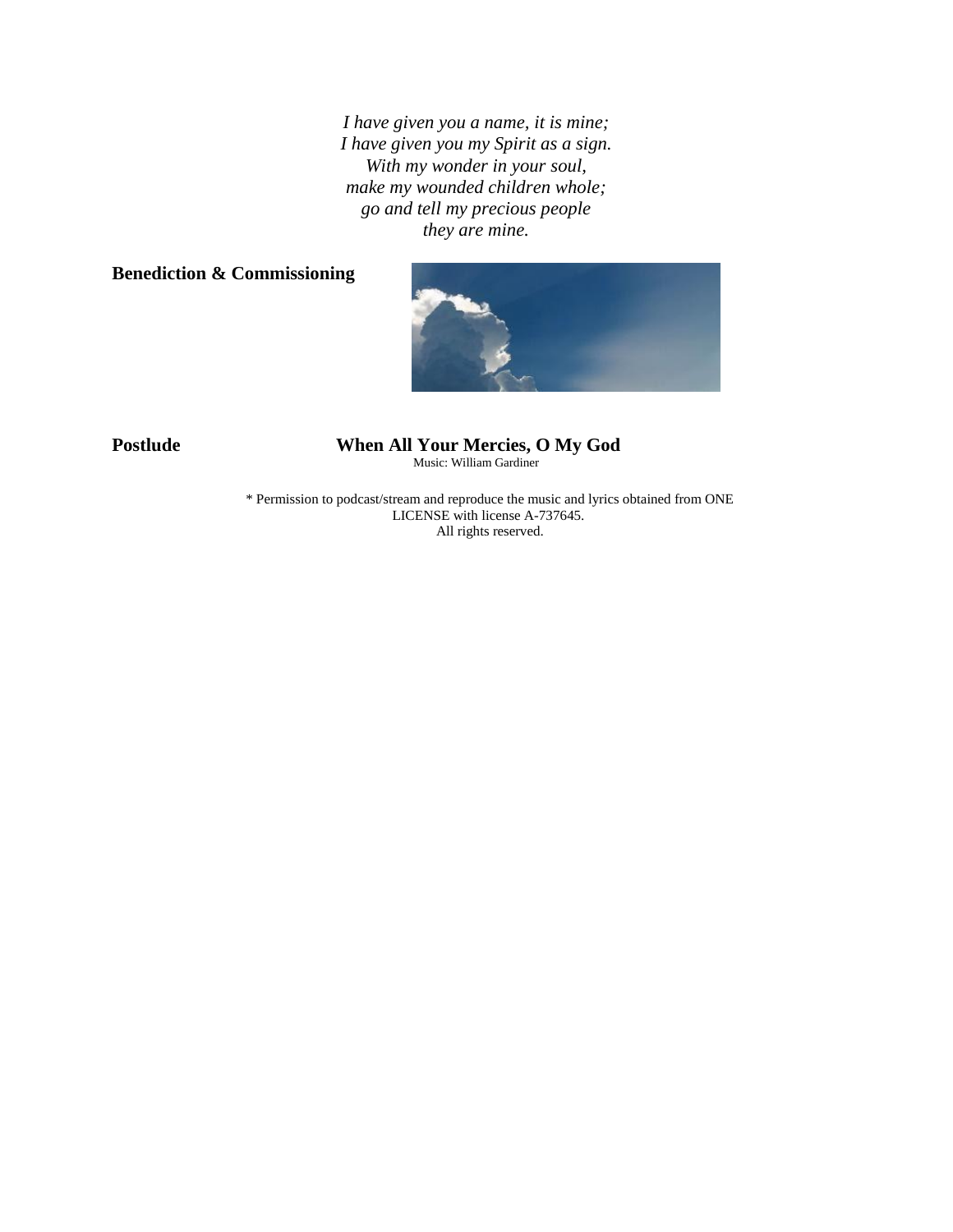### **Other Resources for Today**

## **Other Lectionary Readings**

### **Psalm 139: 1-6, 13-18**

God, you have searched me and known me. **<sup>2</sup>**You know when I sit down and when I rise up; you discern my thoughts from far away. **<sup>3</sup>**You search out my path and my lying down, and are acquainted with all my ways. **<sup>4</sup>**Even before a word is on my tongue, God, you know it completely. **<sup>5</sup>**You hem me in, behind and before, and lay your hand upon me. **<sup>6</sup>**Such knowledge is too wonderful for me; it is so high that I cannot attain it. **<sup>7</sup>**Where can I go from your spirit? Or where can I flee from your presence? **<sup>8</sup>** If I ascend to heaven, you are there; if I make my bed in Sheol, you are there. **<sup>9</sup>** If I take the wings of the morning and settle at the farthest limits of the sea, **<sup>10</sup>** even there your hand shall lead me, and your right hand shall hold me fast. **<sup>11</sup>** If I say, "Surely the darkness shall cover me, and the light around me become night," <sup>12</sup> even the darkness is not dark to you; the night is as bright as the day, for darkness is as light to you. **<sup>13</sup>**For it was you who formed my inward parts; you knit me together in my mother's womb. **<sup>14</sup>** I praise you, for I am fearfully and wonderfully made. Wonderful are your works; that I know very well. <sup>15</sup> My frame was not hidden from you, when I was being made in secret, intricately woven in the depths of the earth. **<sup>16</sup>**Your eyes beheld my unformed substance. In your book were written all the days that were formed for me, when none of them as yet existed. **<sup>17</sup>**How weighty to me are your thoughts, O God! How vast is the sum of them! **<sup>18</sup>** I try to count them—they are more than the sand; I come to the end—I am still with you.